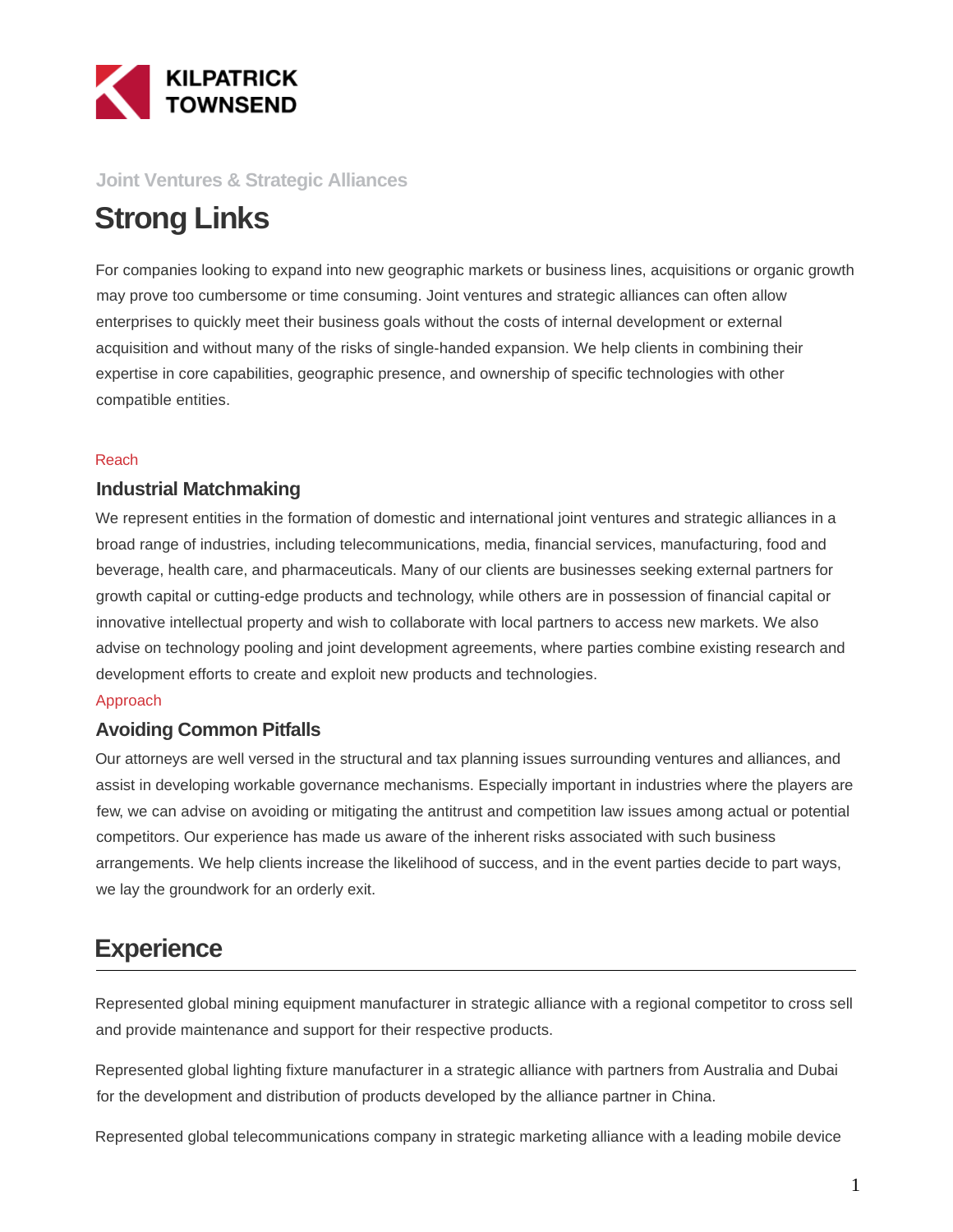

manufacturer for the development and launch of a mobile application store.

Represented manufacturer in tri-party joint venture involving the combination of Canadian, U.S., and German manufacturing businesses.

Represented international food manufacturer and retailer in the formation of multiple joint ventures in China to establish wholesale and retail grocery operations.

Negotiated a strategic alliance between a global telecommunications provider and an IT service provider to create and go to market with joint cloud services offering.

Negotiated a strategic alliance agreement for a global telecommunications provider with a leading cloud services platform to provide content delivery and network solutions.

Represented financial services company in strategic alliance with competitor to cross sell each other's products and services to "round out" their respective offerings.

Represented web hosting company in its strategic alliance with Verizon to offer and sell consumer web hosting services.

Represented Fortune 100 data management company in the acquisition of an ownership interest in Global Payments Credit Services LLC, a Russian credit information joint venture between Global Payments and Home Credit and Finance Bank of Russia.